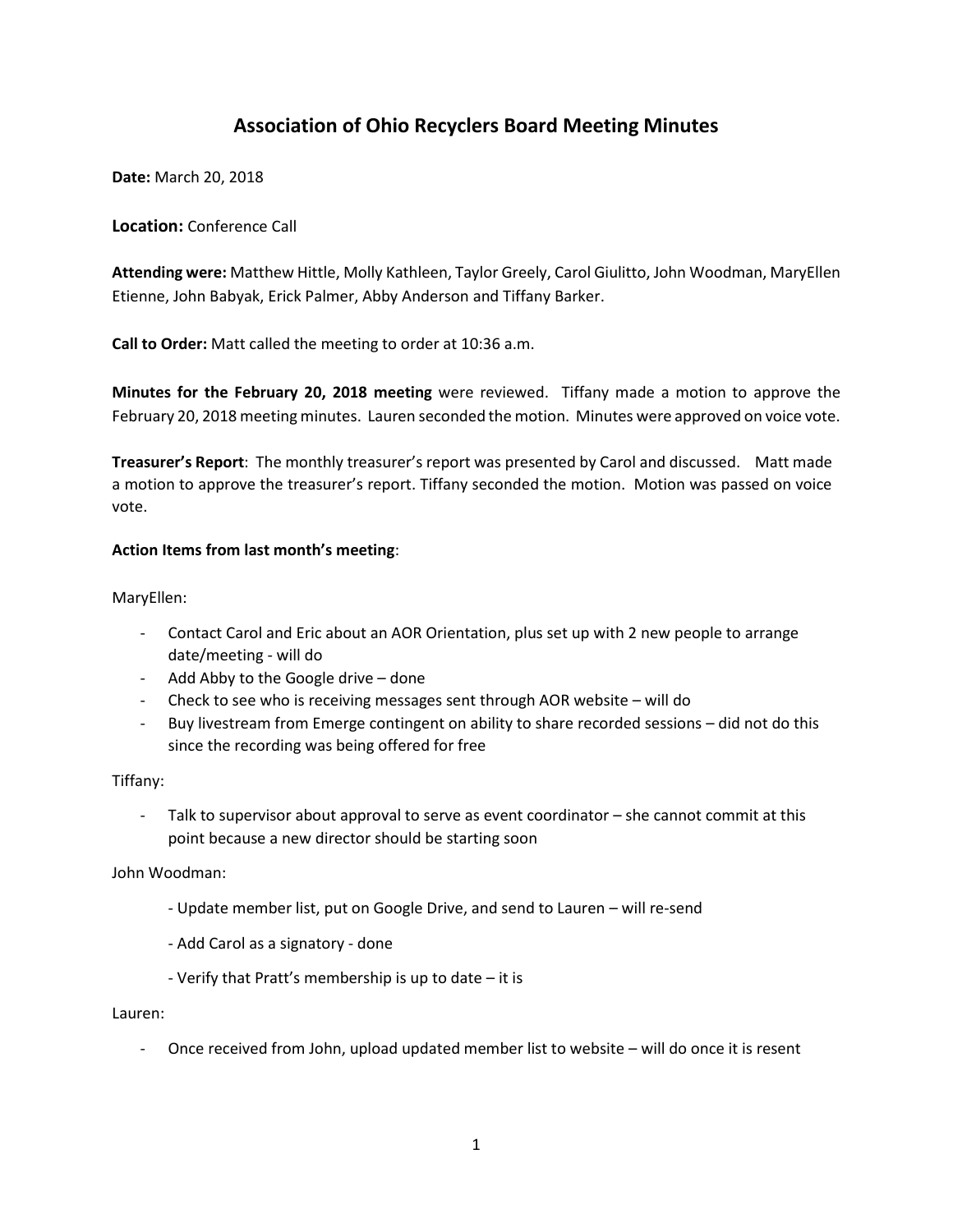Molly:

- Add Abby to Mail Chimp mailing list done
- Set up communications call for week of March  $5<sup>th</sup>$  did not do this

# All members:

- Update your Board mailing list to include new members – done

### Erick:

- Add Taylor to Strategic Planning & Development committee - done

## Matt:

- Send mail from AOR PO box to MaryEllen and John - done

### Carol:

Send Molly updated member spotlight article - yes

Molly volunteered to take the action items for today's meeting.

### **Board Recruitment**

Tabled until next meeting.

# **Committee Updates**

Governance Committee - No activity for this committee.

Communications and Programming - Still taking ideas for the newsletter. Molly will send out a draft of the newsletter soon [action item]. It was mentioned that Michelle and Krista would like to get more input for our Facebook feeds. It was mentioned that we should ensure that all board members are added as moderators for the AOR Facebook account [action item].

Events – MaryEllen applied for a grant to help with the professional development conference to be held the week of September 17 at the Mid-Ohio Foodbank. As mentioned previously, Tiffany cannot commit to lead the organization of this event. Taylor is not able to step up as the lead, but can continue as a colead. Finding someone to organize this needs to be a priority.

The textiles roundtable with Miami Valley Regional Planning was postponed due to inclement weather. It will be rescheduled soon.

Finance – Nothing else to add outside the financial report, which was approved earlier.